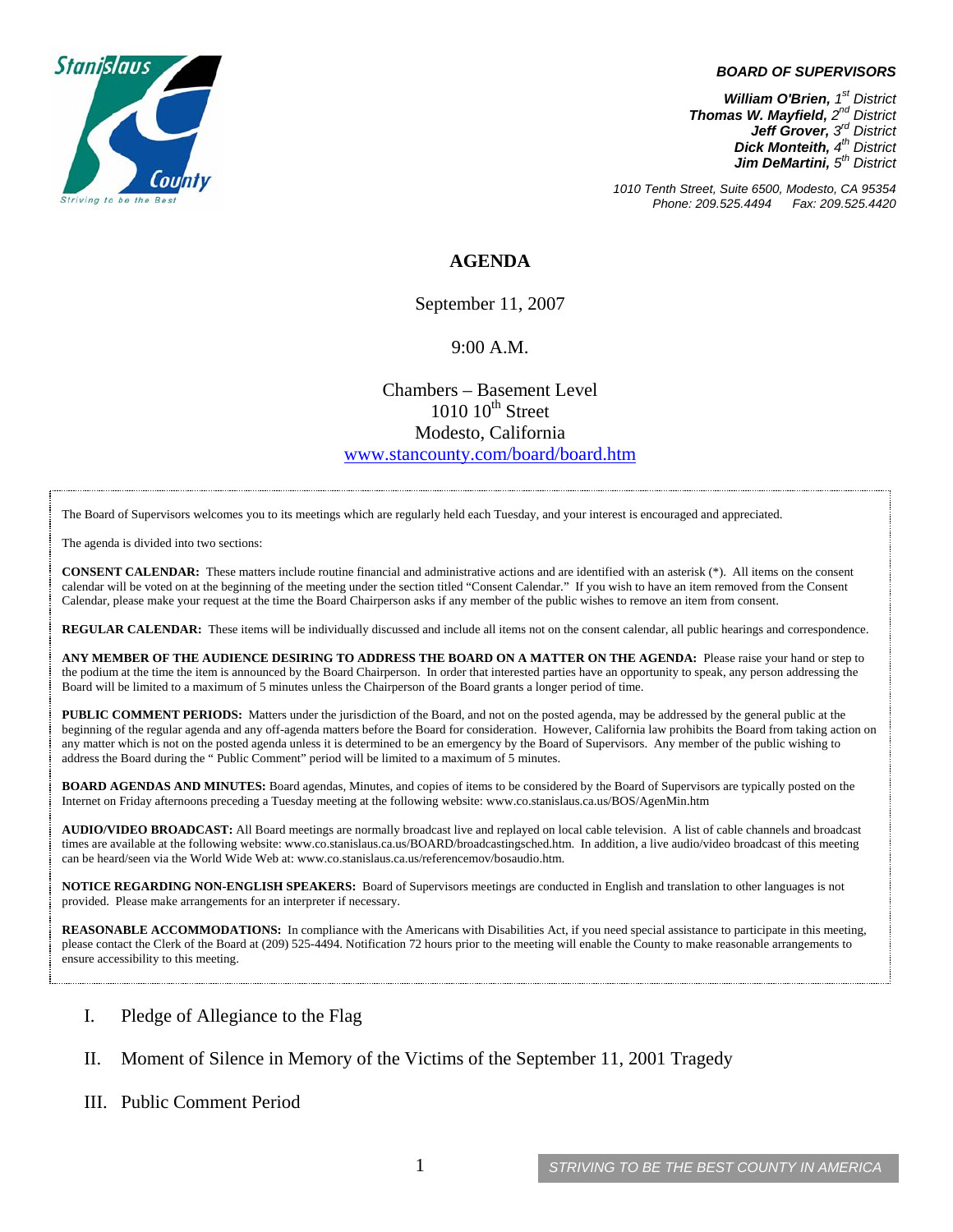# IV. Consent Calendar

- V. Agenda Items
	- A. Miscellaneous
	- \* 1. Approval of the Minutes for August 28, 2007 ([View Item](http://www.co.stanislaus.ca.us/bos/minutes/2007/min08-28-07.pdf))
	- \* 2. Approval of Appointments In-Lieu of Election Where No Candidates Filed:
		- a. to the Westley Community Services District Board ([View Item](http://www.co.stanislaus.ca.us/bos/agenda/2007/20070911/A02a.pdf))
			- b. to the Newman Drainage District Board ([View Item](http://www.co.stanislaus.ca.us/bos/agenda/2007/20070911/A02b.pdf))
			- c. to the Orestimba Creek Flood Control District Board [\(View Item\)](http://www.co.stanislaus.ca.us/bos/agenda/2007/20070911/A02c.pdf)
			- d. to the West Stanislaus Irrigation District Board, Divisions 2 and 5 ([View Item](http://www.co.stanislaus.ca.us/bos/agenda/2007/20070911/A02d.pdf))
			- e. to the Keyes Municipal Advisory Council ([View Item](http://www.co.stanislaus.ca.us/bos/agenda/2007/20070911/A02e.pdf))
			- f. to the Empire Sanitary District Board ([View Item](http://www.co.stanislaus.ca.us/bos/agenda/2007/20070911/A02f.pdf))
			- g. to the Rock Creek Water District Board ([View Item](http://www.co.stanislaus.ca.us/bos/agenda/2007/20070911/A02g.pdf))
	- \* 3. Approval of Appointments In-Lieu of Election and Vacancies:
		- a. Ben J. Cassinetto to the Knights Ferry Community Services District Board ([View Item](http://www.co.stanislaus.ca.us/bos/agenda/2007/20070911/A03a.pdf))
		- b. David J. McNeir, Sebastian Jones and Bettie J. Yelder to the Monterey Park Tract Community Services District Board ([View Item](http://www.co.stanislaus.ca.us/bos/agenda/2007/20070911/A03b.pdf))
		- c. Ronald S. Roberts and Curtis D. King to the Burbank-Paradise Fire Protection District Board ([View Item](http://www.co.stanislaus.ca.us/bos/agenda/2007/20070911/A03c.pdf))
		- d. Kevin P. Voss and Doug Humphreys to the Hughson Fire Protection District Board ([View Item](http://www.co.stanislaus.ca.us/bos/agenda/2007/20070911/A03d.pdf))
		- e. John J. Kilcoyne to the Westport Fire Protection District Board ([View Item](http://www.co.stanislaus.ca.us/bos/agenda/2007/20070911/A03e.pdf))
		- f. Karrie Jo Cairns to the Empire Municipal Advisory Council ([View Item](http://www.co.stanislaus.ca.us/bos/agenda/2007/20070911/A03f.pdf))
		- g. Stephanie A. Dampier and Mike Lutterman to the Hickman Municipal Advisory Council ([View Item](http://www.co.stanislaus.ca.us/bos/agenda/2007/20070911/A03g.pdf))
		- h. Kassandra Ingram and Eric Lee (Rick) Feichter to the Knights Ferry Municipal Advisory Council ([View Item](http://www.co.stanislaus.ca.us/bos/agenda/2007/20070911/A03h.pdf))
		- i. John Beltran and Fred Vogel to the Oak Flat Water District Board ([View Item](http://www.co.stanislaus.ca.us/bos/agenda/2007/20070911/A03i.pdf))
	- \* 4. Approval of Appointments In-Lieu of Election:
		- a. James G. Crecelius, Roy A. Johnson and Don Terwilliger to the Sand Creek Flood Control District Board ([View Item](http://www.co.stanislaus.ca.us/bos/agenda/2007/20070911/A04a.pdf))
		- b. Coleen Sanguinetti and Mercy Mora to the Crows Landing Community Services District Board ([View Item](http://www.co.stanislaus.ca.us/bos/agenda/2007/20070911/A04b.pdf))
		- c. Ronald C. Allen, Tommy Joseph "TJ" McDonald and Karl F. Curnow to the Denair Community Services District Board ([View Item](http://www.co.stanislaus.ca.us/bos/agenda/2007/20070911/A04c.pdf))
		- d. Helen Padilla Pulido, Lulu Polk and Maricela Vela to the Grayson Community Services District Board ([View Item](http://www.co.stanislaus.ca.us/bos/agenda/2007/20070911/A04d.pdf))
		- e. Rudy Caro, Diana M. Gonzalez-Alvarez, Kelland Murphy and Dixielee Swatman to the Riverdale Park Tract Community Services District Board ([View Item](http://www.co.stanislaus.ca.us/bos/agenda/2007/20070911/A04e.pdf))
		- f. Jerry Hancock and Harlan E. Smith to the Ceres Fire Protection District Board ([View Item](http://www.co.stanislaus.ca.us/bos/agenda/2007/20070911/A04f.pdf))
		- g. Emil A. Rusca and Mark Brubaker to the Salida Fire Protection District Board ([View Item](http://www.co.stanislaus.ca.us/bos/agenda/2007/20070911/A04g.pdf))
		- h. John E. Kidd, Division 5 to the Modesto Irrigation District Board ([View Item](http://www.co.stanislaus.ca.us/bos/agenda/2007/20070911/A04h.pdf))
		- i. Al Bairos, Division 4 to the Oakdale Irrigation District Board ([View Item](http://www.co.stanislaus.ca.us/bos/agenda/2007/20070911/A04i.pdf))
		- j. John Azevedo, Division 3 and Dan Robinson, Division 5 to the Patterson Irrigation District Board ([View Item](http://www.co.stanislaus.ca.us/bos/agenda/2007/20070911/A04j.pdf))
		- k. Phillip N. Short, Division 1 to the Turlock Irrigation District Board ([View Item](http://www.co.stanislaus.ca.us/bos/agenda/2007/20070911/A04k.pdf))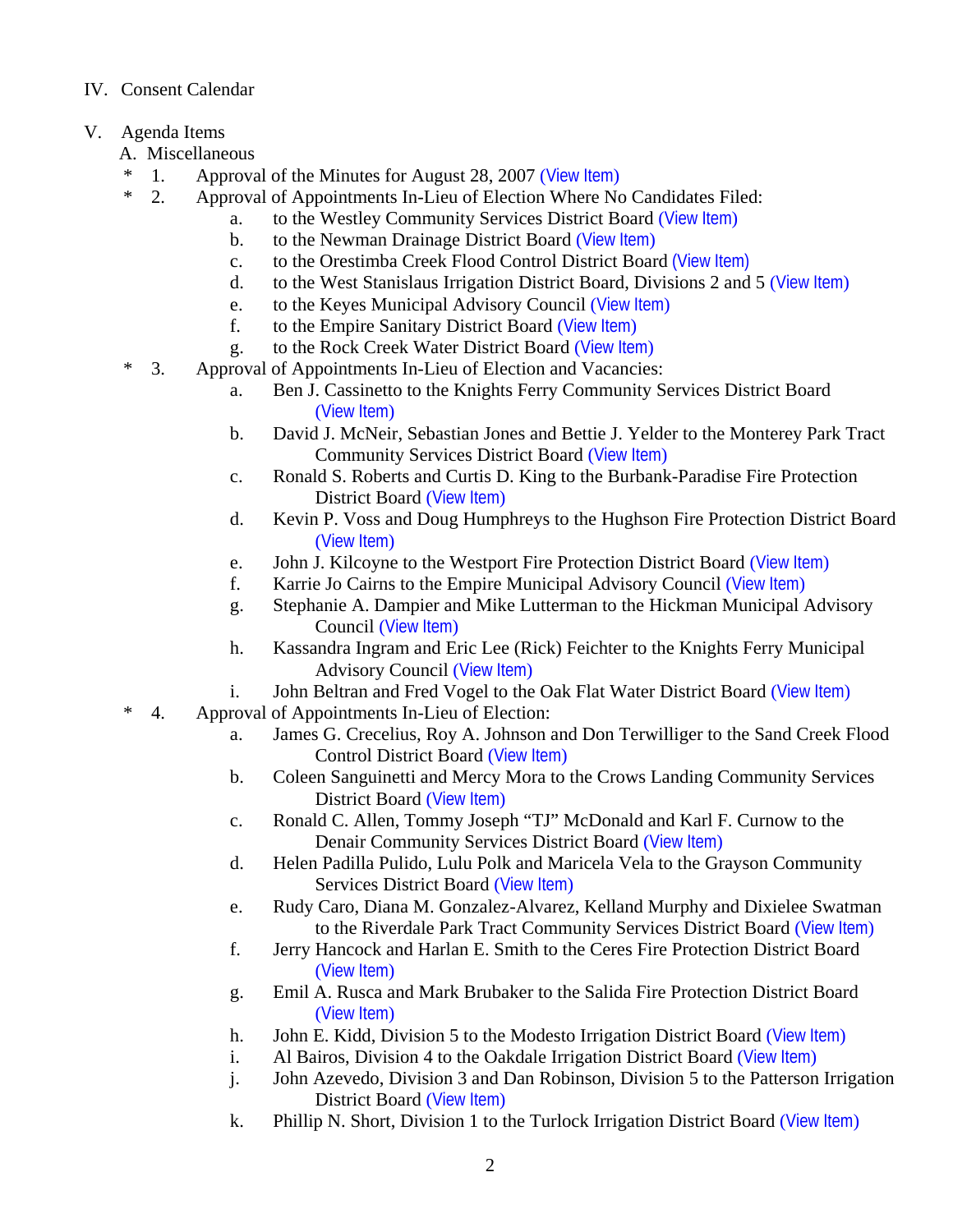- l. Dennis R. Findley, Sr. and Kim Runyan to the Denair Municipal Advisory Council ([View Item](http://www.co.stanislaus.ca.us/bos/agenda/2007/20070911/A04l.pdf))
- m. John L. Clawson and Jeanette L. Moore to the Salida Municipal Advisory Council ([View Item](http://www.co.stanislaus.ca.us/bos/agenda/2007/20070911/A04m.pdf))
- n. Raymond S. Castro, Darren Schafer and John L. Swicegood to the South Modesto Municipal Advisory Council ([View Item](http://www.co.stanislaus.ca.us/bos/agenda/2007/20070911/A04n.pdf))
- o. Veryl "Butch" Watkins, Joe Sallaberry, Phillip Souza and Albert M. Mendes, Jr. to the Reclamation District #2063 ([View Item](http://www.co.stanislaus.ca.us/bos/agenda/2007/20070911/A04o.pdf))
- p. Ivan E. Bays, Division 2; Fred Vogel, Division 4; Earl Perez, Division 5; and, Jim Jasper, Division 7 to the Del Puerto Water District Board ([View Item](http://www.co.stanislaus.ca.us/bos/agenda/2007/20070911/A04p.pdf))
- q. Albert Rossini and Ward Burroughs to the Eastside Water District Board ([View Item](http://www.co.stanislaus.ca.us/bos/agenda/2007/20070911/A04q.pdf))
- r. Edward Bettencourt, Shane Donlon and Thomas Morris to the El Solyo Water District Board ([View Item](http://www.co.stanislaus.ca.us/bos/agenda/2007/20070911/A04r.pdf))
- <sup>\*</sup> 5. Approval of a Commendation for the  $100^{th}$  Anniversary of the City of Hughson ([View Item](http://www.co.stanislaus.ca.us/bos/agenda/2007/20070911/A05.pdf))<br>  $*$  6 Approval of the Appointment of Patricia Segoviano De Pier to the Stanislaus County Parks
- \* 6. Approval of the Appointment of Patricia Segoviano De Pier to the Stanislaus County Parks and Recreation Commission ([View Item](http://www.co.stanislaus.ca.us/bos/agenda/2007/20070911/A06.pdf))
- B. Chief Executive Office
- \* 1. Approval to Adopt the 2007-2008 Property Tax Rates Auditor-Controller ([View Item](http://www.co.stanislaus.ca.us/bos/agenda/2007/20070911/B01.pdf))<br>\* 2 Approval to Extend the Stanislaus County Refuse Removal Franchise Agreement (Area
- 2. Approval to Extend the Stanislaus County Refuse Removal Franchise Agreement (Area 3) with Modesto Garbage Co., Inc., through November 5, 2008 - Environmental Resources ([View Item](http://www.co.stanislaus.ca.us/bos/agenda/2007/20070911/B02.pdf))
- \* 3. Approval of an Amendment to an Agreement Between Doctors Medical Center Foundation and Stanislaus County Health Services Agency for Ryan White Title II Grant Funding for HIV/AIDS Intervention ([View Item](http://www.co.stanislaus.ca.us/bos/agenda/2007/20070911/B03.pdf))
- \* 4. Approval of Amendments to the Pay for Performance Guidelines Chief Executive Office ([View Item](http://www.co.stanislaus.ca.us/bos/agenda/2007/20070911/B04.pdf))
- \* 5. Approval to Accept the Donation of Physical Fitness Equipment to the Ray Simon Regional Criminal Justice Training Center from Costco Corporation - Sheriff ([View Item](http://www.co.stanislaus.ca.us/bos/agenda/2007/20070911/B05.pdf))
- \* 6. Approval to Adopt a Resolution for the Sheriff/Public Administrator's Record Retention Schedule Authorizing the Destruction of Records after Five Years - Sheriff ([View Item](http://www.co.stanislaus.ca.us/bos/agenda/2007/20070911/B06.pdf))
- \* 7. Approval to Submit an Application and Adopt a Resolution for a Law Enforcement Grant from the California State Parks Off-Highway Vehicle (OHV) Grant Program to Enhance Emergency Response and Safety for the County's Off-Highway Vehicle Parks - Sheriff ([View Item](http://www.co.stanislaus.ca.us/bos/agenda/2007/20070911/B07.pdf))
- \* 8. Approval to Accept a Grant from the State of California Department of Boating and Waterways for the Purchase of a Boat for Marine Law Enforcement for Use on Stanislaus County Waters - Sheriff ([View Item](http://www.co.stanislaus.ca.us/bos/agenda/2007/20070911/B08.pdf))
- \* 9. Approval to Initiate The United Way of Stanislaus Deduction for the Retiree Payroll as Adopted by the Stanislaus County Employees' Retirement Association's (StanCERA) Board of Retirement - StanCERA ([View Item](http://www.co.stanislaus.ca.us/bos/agenda/2007/20070911/B09.pdf))
	- 10. Approval to Accept a Donation for the Ray Simon Regional Criminal Justice Training Center from the Simon Family Criminal Justice Foundation for the Purchase of Physical Fitness Equipment ([View Item](http://www.co.stanislaus.ca.us/bos/agenda/2007/20070911/B10.pdf))
	- 11. Approval of the Stanislaus County Business Technology Strategy (BTS) 2007 Chief Executive Office ([View Item](http://www.co.stanislaus.ca.us/bos/agenda/2007/20070911/B11.pdf))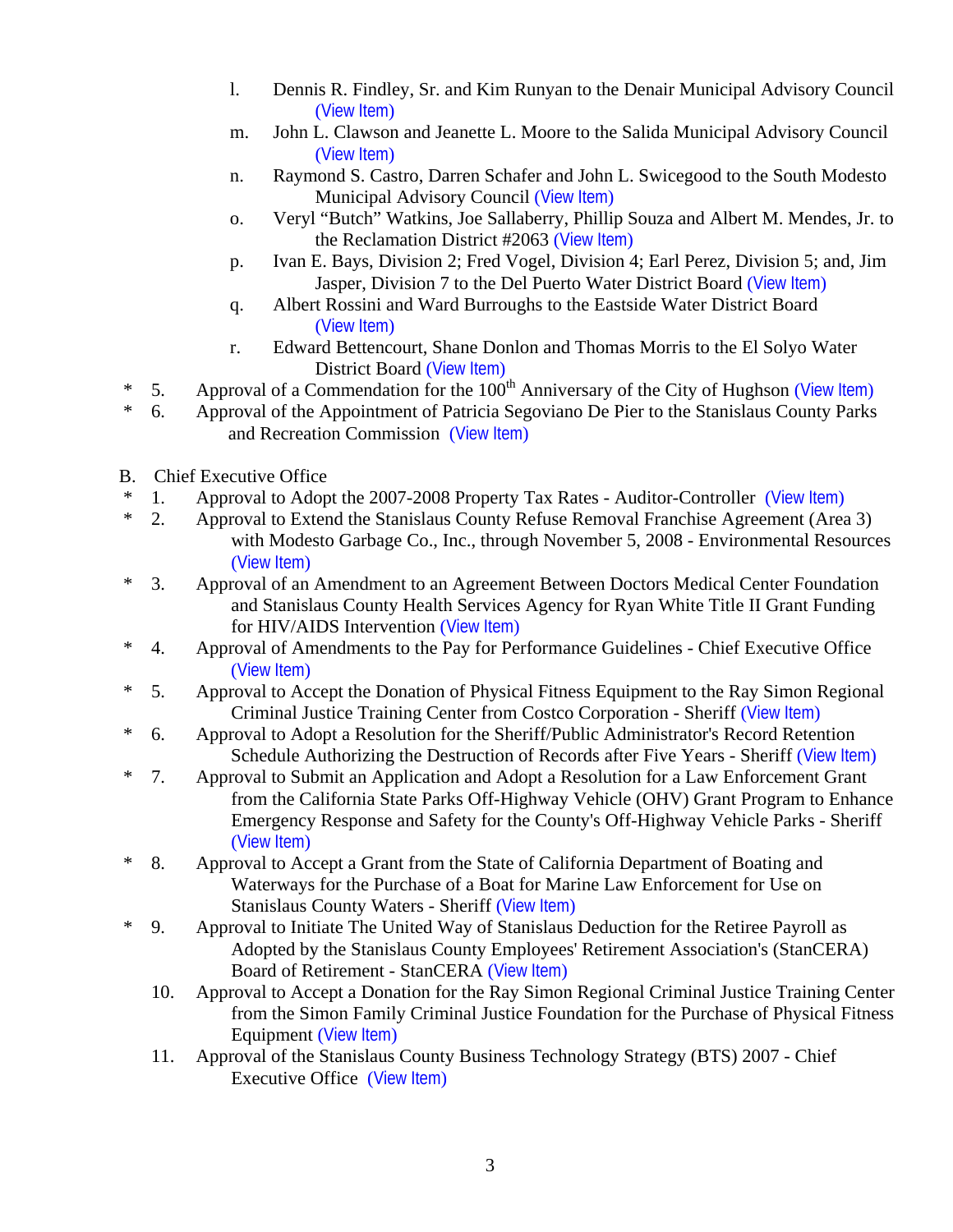- 12. Acceptance of the HFS Consultants Initial Report on the Health Services Agency Strategic Planning and Financial Evaluation Project and Approval of Related Recommendations; and Approval to Set a Public Hearing on October 16, 2007 at 6:40 p.m. to Consider Program Changes to the Clinic System as Outlined in the Report ([View Item](http://www.co.stanislaus.ca.us/bos/agenda/2007/20070911/B12.pdf))
- C. Department of Public Works
- \* 1. Approval to Introduce and Waive the First Reading of an Ordinance to Amend Sections 11.08.020 and 11.08.050 of the Stanislaus County Code, Adding a Red Curb Marking (No Parking Zone) and a Green Curb Marking (One Hour Parking Zone) on Reno Avenue in the Modesto Area ([View Item](http://www.co.stanislaus.ca.us/bos/agenda/2007/20070911/C01.pdf))
- \* 2. Approval to Enter into an Agreement with the City of Turlock Regarding the Paving of East Marshall Road ([View Item](http://www.co.stanislaus.ca.us/bos/agenda/2007/20070911/C02.pdf))
- \* 3. Approval to Hold a Covered Bridge Bike Classic Parade on Several County Roads on September 22, 2007 ([View Item](http://www.co.stanislaus.ca.us/bos/agenda/2007/20070911/C03.pdf))
- D. Department of Planning and Community Development
- E. County Counsel
- \* 1. Approval to Introduce and Waive the First Reading of an Ordinance Amending Section 6.74.020 of the Stanislaus County Code Relating to Junk Dealers and Scrap Metal Recyclers ([View Item](http://www.co.stanislaus.ca.us/bos/agenda/2007/20070911/E01.pdf))
- VI. Scheduled Matters
	- 9:15 a.m. Public Hearing to Consider the Adoption of the Final Budget for Fiscal Year 2007-2008 and Related Actions and Adjustments. This Public Hearing may be continued to the following days if needed: September 12, 2007 and September 13, 2007 at 9:00 a.m. ([View Item](http://www.co.stanislaus.ca.us/bos/agenda/2007/20070911/PH915.pdf))

## VII. Correspondence

- 1. This Board has received a copy of a Notice of Availability and Intent to Adopt an Initial Study/Negative Declaration for the Proposed Increase in the Daily Bag Limit of Canvasback Ducks from the State Department of Fish and Game. ([View Item](http://www.co.stanislaus.ca.us/bos/agenda/2007/20070911/Corr01.pdf)) (Recommendation: Refer to the Committee on Fish and Wildlife and to the Department of Parks and Recreation.)
- 2. This Board has received a letter from the Governor's Office of Emergency Services regarding the U.S. Small Business Administration's declaration of Stanislaus County as a contiguous County as a disaster area due to the designation on August 9, 2007 by the USDA for the agricultural losses caused by the drought that began on January 1, 2007, and continuing. ([View Item](http://www.co.stanislaus.ca.us/bos/agenda/2007/20070911/Corr02.pdf)) (Recommendation: Refer to the Chief Executive Office - Office of Emergency Services and the Agricultural Commissioner and Sealer of Weights and Measures.)
- 3. This Board has received a report from the Salida Fire Protection District regarding their Annual Development Fees. ([View Item](http://www.co.stanislaus.ca.us/bos/agenda/2007/20070911/Corr03.pdf)) (Recommendation: Refer to the Department of Public Works.)